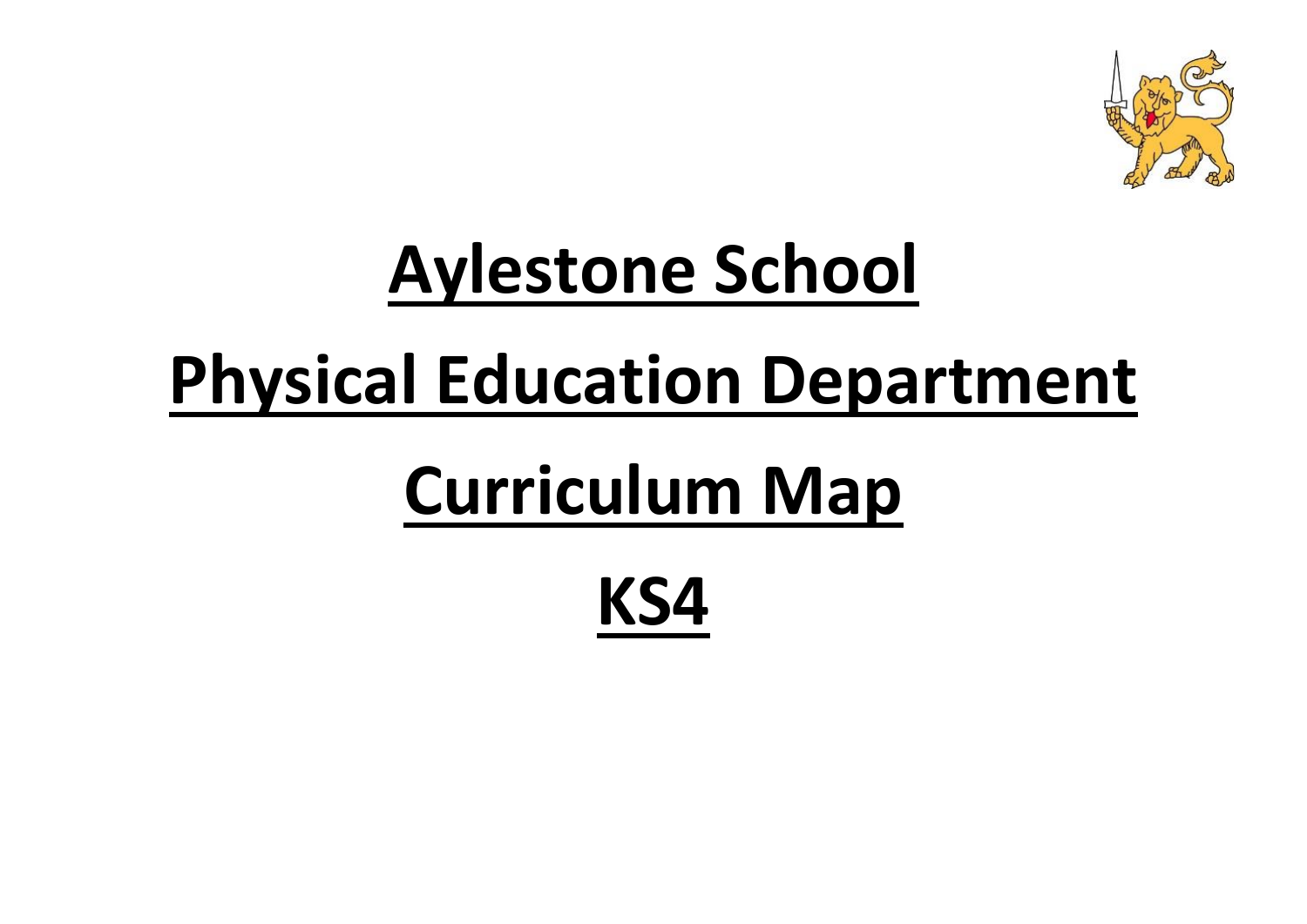

### **Year 10**

|              | Autumn 1   |              | <b>Autumn 2</b> |                | Spring 1      |                | <b>Spring 2</b> |               | Summer 1         |              | Summer 2  |                |
|--------------|------------|--------------|-----------------|----------------|---------------|----------------|-----------------|---------------|------------------|--------------|-----------|----------------|
|              |            | $\mathbf{2}$ |                 | $\overline{2}$ | 1             | $\overline{2}$ |                 | 2             |                  | $\mathbf{2}$ |           | $\overline{2}$ |
| <b>Boys</b>  | Fitness/   | Games        | Games           | Games          | Table         | Games          | Games           | Competition   | <b>Athletics</b> | Softball     | Athletics | Tennis         |
|              | <b>OAA</b> | (Rugby)      | (Basketball)    | (Football)     | Tennis        | (Football)     | (Dodgeball)     |               |                  |              |           |                |
|              |            |              |                 |                | P, DM,        |                |                 |               |                  |              |           |                |
|              | P, DM, M   | P, DM,       | P, DM, M        | P, DM, M       | M             | P, DM, M       | P, DM, M        | DM, M         | P, M             | P, DM, M     | P, M      | P, DM,         |
|              |            | M            |                 |                |               |                |                 |               |                  |              |           | M              |
| Girls        | Fitness/   | Games        | Lacrosse        | Games          | Table         | Games          | Dance           | Hockey/       | Athletics        | Rounders     | Athletics | Softball       |
|              | <b>OAA</b> | (Netball)    |                 | (Rugby)        | <b>Tennis</b> | (Football)     |                 | Dodgeball     |                  |              |           |                |
|              |            |              |                 |                |               |                |                 |               |                  |              |           |                |
|              | P, DM, M   | P, DM,       | P, DM, D        | P, DM, M       | P, DM,        | P, DM, M       | DM, M           | P, DM, M      | P, M             | P, DM, M     | P, M      | P, DM,         |
|              |            | M            |                 |                | M             |                |                 |               |                  |              |           | M              |
| <b>Mixed</b> | Basketball | Netball      | Rugby           | Fitness/       | Football      | Dodgeball      | Hockey          | Table         | Athletics        | Soft ball    | Rounders  | Ultimate       |
|              |            |              |                 | <b>OAA</b>     |               |                |                 | <b>Tennis</b> |                  |              |           | Frisbee        |
|              | P, DM, M   | P, DM,       | P, DM, M        | P, DM, M       | P, DM,        | P, DM, M       | P, DM, M        | P, DM, M      | P, M             | P, DM, M     | P, DM, M  | P, DM,         |
|              |            | м            |                 |                | M             |                |                 |               |                  |              |           | M              |

#### **Assessment Focus**

**Possible Leadership Group**

P – Performance

DM – Decision Making

M - Mindset

**Activity Key:**

OAA – Outdoor and Adventurous Activity